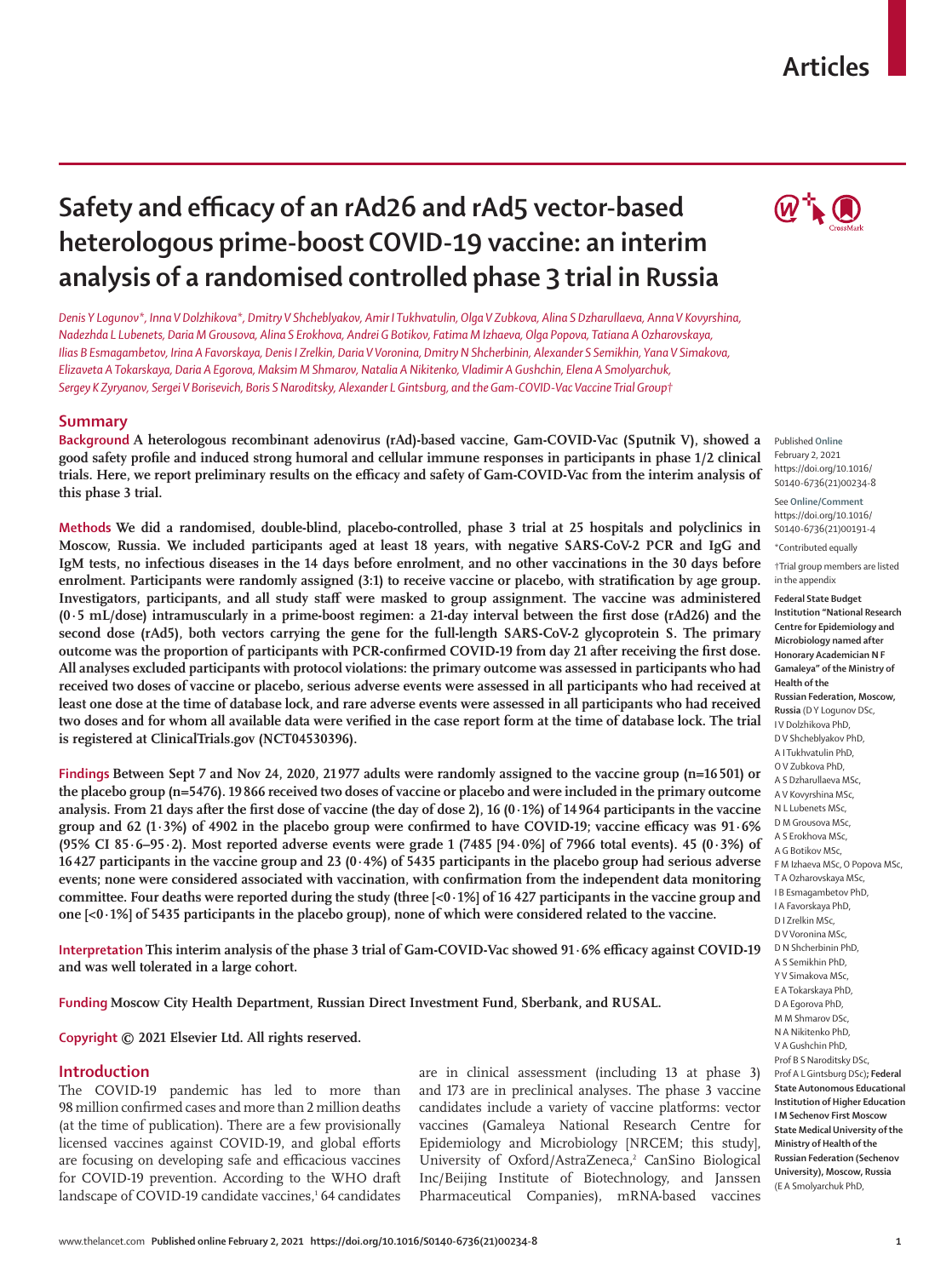Prof A L Gintsburg)**; Peoples' Friendship University of Russia (RUDN University), Moscow, Russia** (S K Zyryanov DSc)**; 48 Central Research Institute of the Ministry of Defence of the Russian Federation, Moscow, Russia** (S V Borisevich DSc)

Correspondence to: Dr Denis Logunov, Federal State Budget Institution "National Research Centre for Epidemiology and Microbiology named after Honorary Academician N F Gamaleya" of the Ministry of Health of the Russian Federation, Moscow 123098, Russia **ldenisy@gmail.com**

See **Online** for appendix For the **WHO COVID-19 dashboard** see [https://covid19.](https://covid19.who.int) [who.int](https://covid19.who.int)

## **Research in context**

## **Evidence before this study**

We searched PubMed for research articles published up to Jan 25, 2021, with no language restrictions, using the terms "SARS-CoV-2" or "COVID-19", "vaccine", "clinical trial", and "efficacy". We found three peer-reviewed publications available on the efficacy of SARS-CoV-2 vaccines: AZD1222 (AstraZeneca/ University of Oxford), a ChAdOx1-based vaccine with reported efficacy of 70·4% and two mRNA-based vaccines: BNT162b2, (Pfizer/BioNTech) with reported efficacy of 95%, and mRNA-1273 (Moderna/NIAID), with reported efficacy of 94·1%. We have previously published safety and immunogenicity results of Gam-COVID-Vac in phase 1/2 clinical trials.

#### **Added value of this study**

We report on the interim clinical efficacy results of the rAd26 and rAd5 vector-based COVID-19 vaccine Gam-COVID-Vac in a randomised, double-blind placebo-controlled multicentre phase 3 trial in Moscow, Russia, including 21862 participants.

We describe the first immunogenicity results of the trial, including receptor-binding domain-specific IgG titres, virus neutralising antibody titres, and IFN-γ response. The heterologous primeboost regimen of vaccination provides robust humoral and cellular immune responses, with 91·6% (95% CI 85·6–95·2) efficacy against COVID-19. The vaccine is stored and distributed at –18°C, but storage at 2–8°C, a favourable temperature profile for global distribution, has also been approved by the Ministry of Health of the Russian Federation.

## **Implications of all the available evidence**

A system-wide approach to stopping the COVID-19 pandemic requires the introduction of different vaccines based on different mechanisms of action to cover diverse global health demands with cost-effective and region-tailored methods. Our vaccine, along with other SARS-CoV-2 vaccines, helps to diversify the world SARS-CoV-2 vaccine pipeline.

(Moderna/National Institute of Allergy and Infectious Diseases<sup>3</sup> and BioNTech/Fosun Pharma/Pfizer<sup>4</sup>), inactivated vaccines (SinoVac, Wuhan Institute of Biological Products/Sinopharm, Beijing Institute of Biological Products/Sinopharm, and Bharat Biotech), and adjuvanted recombinant protein nanoparticles (Novavax).

The safety of adenoviral vector vaccines has been extensively studied, and adenoviral vector-based therapeutic drugs are used in clinical practice.<sup>5-7</sup> Adenoviral vectordelivered antigens are known to induce both cellular and humoral immunity after a single immunisation, allowing their use as an emergency prophylaxis tool in a pandemic. Furthermore, the use of two immunisations gives a durable and long-lasting immune response.<sup>8,9</sup> These characteristics make recombinant replication-deficient adenovirus (rAd)-based vaccines suitable candidates for the WHO target product profiles for long-term protection of people at high risk of COVID-19 in outbreak settings because they stimulate rapid onset of protective immunity. Although adenoviral vectors might induce immune responses against vector components and attenuate antigen-induced responses, prime-boost heterologous vaccination with two different vectors allows minimisation of this effect.<sup>9-11</sup> Thus, the most effective approach for generating a powerful and long-lasting immune response that does not depend on the presence of a pre-existing immune response to the vector is the heterologous primeboost vaccination approach. We used this approach when developing a vaccine for the prevention of COVID-19.

For the **Moscow Government online platform** see [https://](https://www.mos.ru/) [www.mos.ru/](https://www.mos.ru/)

Gam-COVID-Vac is a combined vector vaccine, based on rAd type 26 (rAd26) and rAd type 5 (rAd5) both of which carry the gene for SARS-CoV-2 full-length glycoprotein S (rAd26-S and rAd5-S). rAd26-S and rAd5-S are administered intramuscularly separately with a 21-day interval. The phase 1/2 clinical trials of the

vaccine were completed in August, 2020. 12 The results showed that the vaccine was well tolerated and highly immunogenic in healthy participants. As a result, the vaccine candidate was provisionally approved in Russia according to national legislation. Such registration allows the vaccine to be used in high-risk groups, with enhanced pharmacovigilance, while a post-marketing efficacy study is conducted. Here, we present preliminary efficacy and safety results of a phase 3 multicentre study using Gam-COVID-Vac in adults, with subanalysis of adults older than 60 years.

## **Methods**

# **Study design and participants**

This is a randomised, double-blind, placebo-controlled, multicentre, phase 3 trial to assess efficacy, immunogenicity, and safety of the Gam-COVID-Vac combined vector vaccine against SARS-CoV-2-induced COVID-19 in adults, done at 25 hospitals and polyclinics in Moscow, Russia (appendix pp 14–15). Only sites accredited by the Ministry of Health of the Russian Federation for the conduct of clinical research were approved for participation. The trial protocol was reviewed and approved by appropriate competent authorities, including the Department of State Regulation for Circulation of Medicines of the Ministry of Health of the Russian Federation (approval number 450 from Aug 25, 2020), Moscow City Independent Ethics Committee, and independent local ethics committees of clinical sites.

The study used recruitment strategies that included use of the online platform of the [Moscow Government](https://www.mos.ru/) and its call centres, community outreach, and recruitment efforts by approved clinical sites to achieve a high level of participation in the study. The study involved everyone who signed informed consent and passed screening.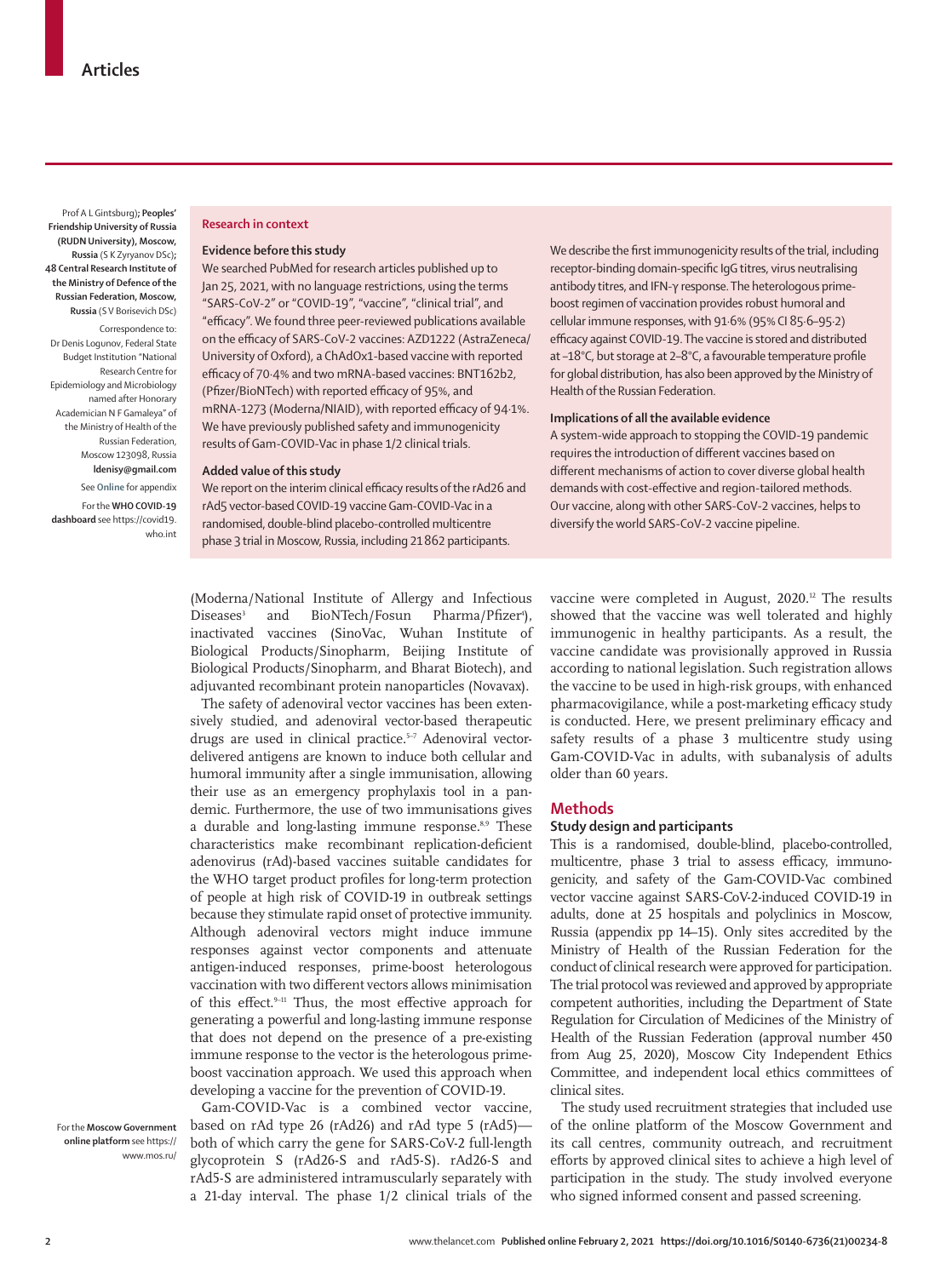Eligibility criteria were age 18 years or older; negative HIV, hepatitis B and C, and syphilis test results; negative anti-SARS-CoV-2 IgM and IgG antibody and SARS-CoV-2 PCR tests; no history of COVID-19; no contact with anyone with COVID-19 in the preceding 14 days; consent to use effective contraceptive methods; negative urine pregnancy test (for women of childbearing potential); negative drug and alcohol tests at screening visit; no history of vaccine-induced reactions; and no acute infectious or respiratory disease in the 14 days before enrolment.

Exclusion criteria were any vaccination in the 30 days before enrolment; steroids or immunoglobulins in the 30 days before enrolment; immunosuppression in the 3 months before enrolment; pregnancy or breastfeeding; acute coronary syndrome or stroke in the year before enrolment; tuberculosis or chronic systemic infections; allergy or hypersensitivity to the drug or components; neoplasms; blood donation in the 2 months before enrolment; splenectomy; neutropenia, agranulocytosis, significant blood loss, severe anaemia, or immunodeficiency in the 6 months before enrolment; active form of a disease caused by HIV, syphilis, or hepatitis B or C; anorexia or protein deficiency; large tattoos at the injection site; history of alcohol or drug addiction; participation in any other clinical trial; study centre staff or other employees directly involved in the trial or their families; or any other condition deemed a problem by the study physician. All participants provided signed informed consent to be included in the database for study participation.

## **Randomisation and masking**

Enrolled participants were divided into five age strata (18–30 years, 31–40 years, 41–50 years, 51–60 years, and >60 years) and were assigned to two study groups using stratified (block size 4) interactive web response system (IWRS) randomisation in a ratio of 3:1 to the vaccine group or the placebo group. Study participants were assigned unique randomisation numbers that remained unchanged throughout the study. The statistician generated a sequence, according to which the drug was labelled. The drug and placebo were outwardly indistinguishable (packaging, label, and content). Investigators, participants, and all study staff were masked to group assignment.

# **Procedures**

All participants who consented to participate attended a screening visit for physical examination, checks of vital signs (eg, blood pressure, heart rate, and temperature), and blood tests for infections (HIV, hepatitis B and C, and syphilis) and collection of baseline immunogenicity characteristics. Urine tests for drugs and alcohol were done in all volunteers and pregnancy tests were done in women. PCR SARS-CoV-2 swab tests were also done at screening by the central laboratory in Moscow to exclude participants with COVID-19. At screening, information on the presence of concomitant diseases and SARS-CoV-2 infection risk group was entered into the case report forms of the participants. High risk denotes those whose work involves interaction with patients with a confirmed diagnosis of COVID-19; medium risk is those who have professional contact with a large number of people, such as general practitioners, social workers, and shop assistants; and general risk denotes those with no additional risks associated with their professional activities. Intended duration of participation of individuals in the trial was 180 days after the first dose of the vaccine or placebo. One screening visit and five on-site visits to a clinical site over the course of the trial were planned.

The vaccine comprises two vector components, rAd26-S and rAd5-S. A full dose of the vaccine was 10<sup>11</sup> viral particles per dose for each recombinant adenovirus; 0·5 mL/dose for intramuscular injection. The placebo consists of the vaccine buffer composition, but without the recombinant adenoviruses, made up to equal the vaccine volume. Vaccine and placebo were developed, manufactured, and stored by Gamaleya NRCEM (Moscow, Russia) according to Good Manufacturing Practices. The vaccine and placebo were used in liquid form (frozen). The compositions of the vaccine and placebo are described in the appendix (p 1). The vaccine (first dose rAd26, second dose rAd5) or placebo were administered intramuscularly into the deltoid muscle with a 21-day interval between doses.

Subsequent observation visits were planned for day 28  $(\pm 2 \text{ days})$ , day 42  $(\pm 2 \text{ days})$ , and day 180  $(\pm 14 \text{ days})$ . During the observation visits, vital signs were assessed in all trial participants and changes in the participants' condition and wellbeing compared with the previous visit were recorded. A PCR test was done in combination with the clinical examination on the day of the second dose (day 21) for the diagnosis of symptomatic and asymptomatic COVID-19 cases. In the presence of clinical signs of respiratory infection and a positive PCR test, the participant would not be vaccinated with the second dose and was referred to medical staff for treatment of COVID-19. Participants without signs of respiratory infection were vaccinated before PCR results were received. In the case of a positive PCR test result, participants were classified as asymptomatic and were not counted as COVID-19 cases in the efficacy analysis, according to protocol. During the trial, apart from the screening visit and day of the second dose, no additional PCR tests were done, except when COVID-19 symptoms were reported by participants.

The sponsor arranged some additional observation visits remotely as telemedicine consultations. Unscheduled telemedicine consultations were encouraged for complaints or questions from participants about study procedures. All participants were given study team contacts at signing of informed consent and were instructed to contact the team on an as-needed basis, but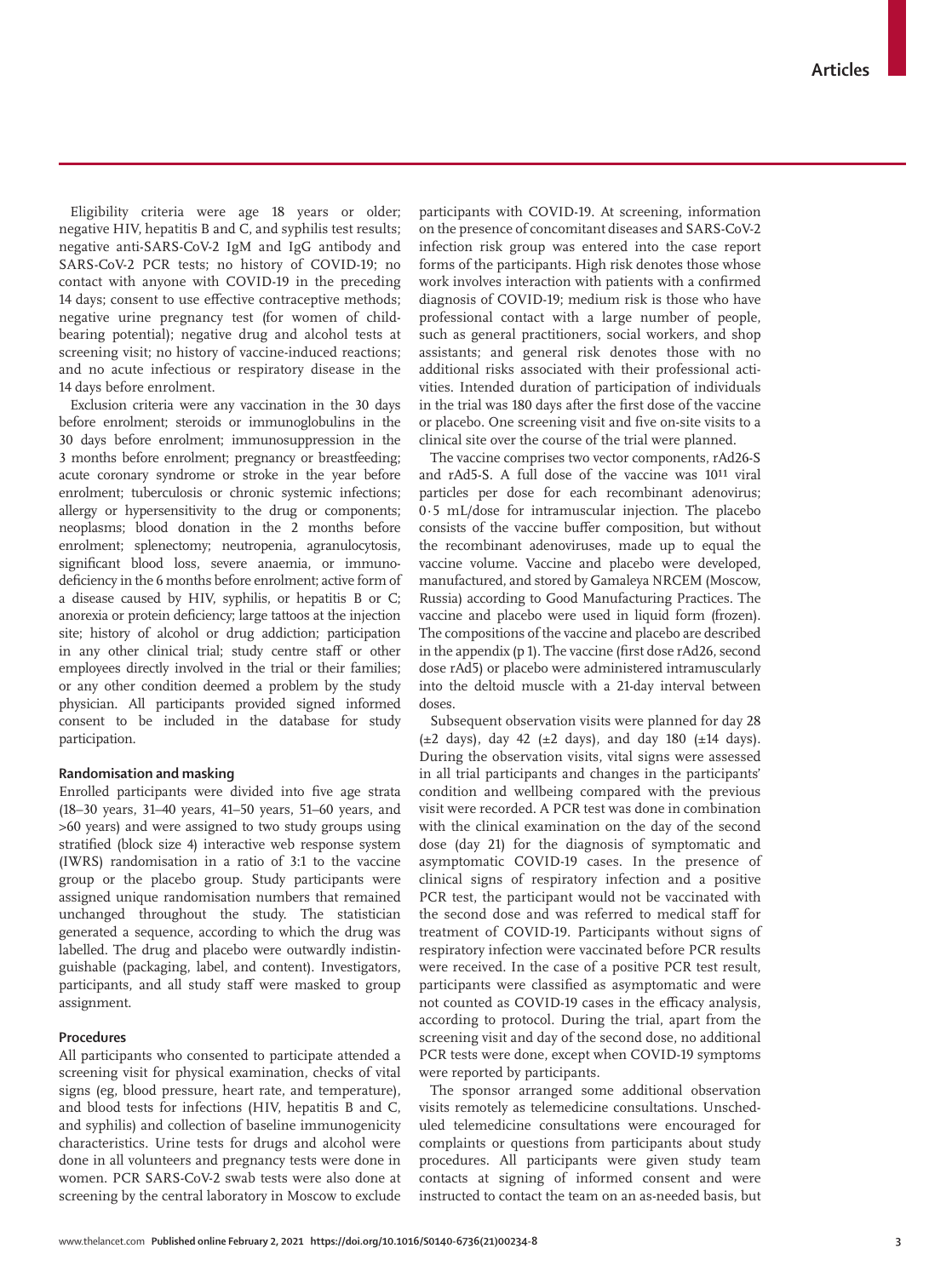primarily to report any signs or symptoms that could be indicative of an adverse event. All participants were also offered electronic diaries to be installed on their smartphone devices to monitor their health status. Information from those participants who chose not to use e-diaries was collected by site staff via teleconsultation technology. Data collected from these telemedicine consultations were entered by the site investigators directly into the participant's medical record.

For the **DM 365 MainEDC system**  see [https://datamanagement365.](https://datamanagement365.com/services/) [com/services/](https://datamanagement365.com/services/)

A city-wide electronic health record (EHR) platform the Unified Medical Information and Analytical System (UMIAS) is in place in Moscow. The UMIAS EHR is a



## *Figure 1:* **Trial profile**

\*At the time the database was locked, the data on adverse events in the case report form had not yet been verified in these participants; the data verification procedure can be done with a slight delay, thus, participants whose data were not verified were not included in this analysis.

controlled electronic medical record used by all Moscow health-care institutions for care provision to Moscow residents. EHRs of the trial participants were updated to indicate their participation in the trial and were used as a source for electronic data capture and source data verification by contract research organisation monitors. In addition to protocol-defined visits and teleconsultations, principal investigators and study teams were able to track patient status through this city-wide EHR platform, including possible hospital admission and use of ambulatory services. Electronic diaries from participants who agreed to use e-diaries were also integrated within the UMIAS EHR. For those participants who chose not to use e-diaries, data on participant status were collected by site staff via teleconsultations and entered into the EHR by site investigators. All adverse events were followed up by a clinical investigator until resolution and were reviewed by the data safety and monitoring board and verified by the trial monitor**.** When COVID-19 was suspected, participants were assessed according to COVID-19 diagnostic protocols, including PCR testing at a central laboratory in Moscow. Severity of disease was established upon confirmation of the COVID-19 diagnosis by site investigators. A description of the assessment criteria for severity of COVID-19 is in the appendix (p 2).

The study was organised and monitored by the Moscow branch of the Dutch contract research organisation Crocus Medical. Data management is done through the [DM 365 MainEDC system](https://datamanagement365.com/services/) (developed by Data Management 365), a powerful cloud-based platform integrated to comprise the functions of data collection, advanced randomisation techniques, full control over drug supply and dispensing, and patient e-diaries (electronic data capture, IWRS, drug supply, and electronic patientreported outcomes). The system complies with all applicable international regulations, including Code of Federal Regulations Title 21 Part 11, Good Clinical Practice, Good Automated Manufacturing Practice 5, Health Insurance Portability and Accountability, and General Data Protection Regulation. The system allows collection and validation of clinical data in high-load clinical trials and supports central monitoring and risk-based monitoring processes, automated coding with the Medical Dictionary for Regulatory Activities (MedDRA), WHODrug, and Logical Observation Identifiers Names and Codes, and instant mapping of the exported data to the standard Clinical Data Interchange Standards Consortium Study Data Tabulation Model.

Blood sampling was done on the day of vaccination immediately before study drug administration. Blood sampling for assessment of immunogenicity parameters was only done in some study centres, selected on the basis of the logistics chain for the delivery of biomaterial to the central laboratory where primary blood processing was done (sera collection, aliquoting, and freezing).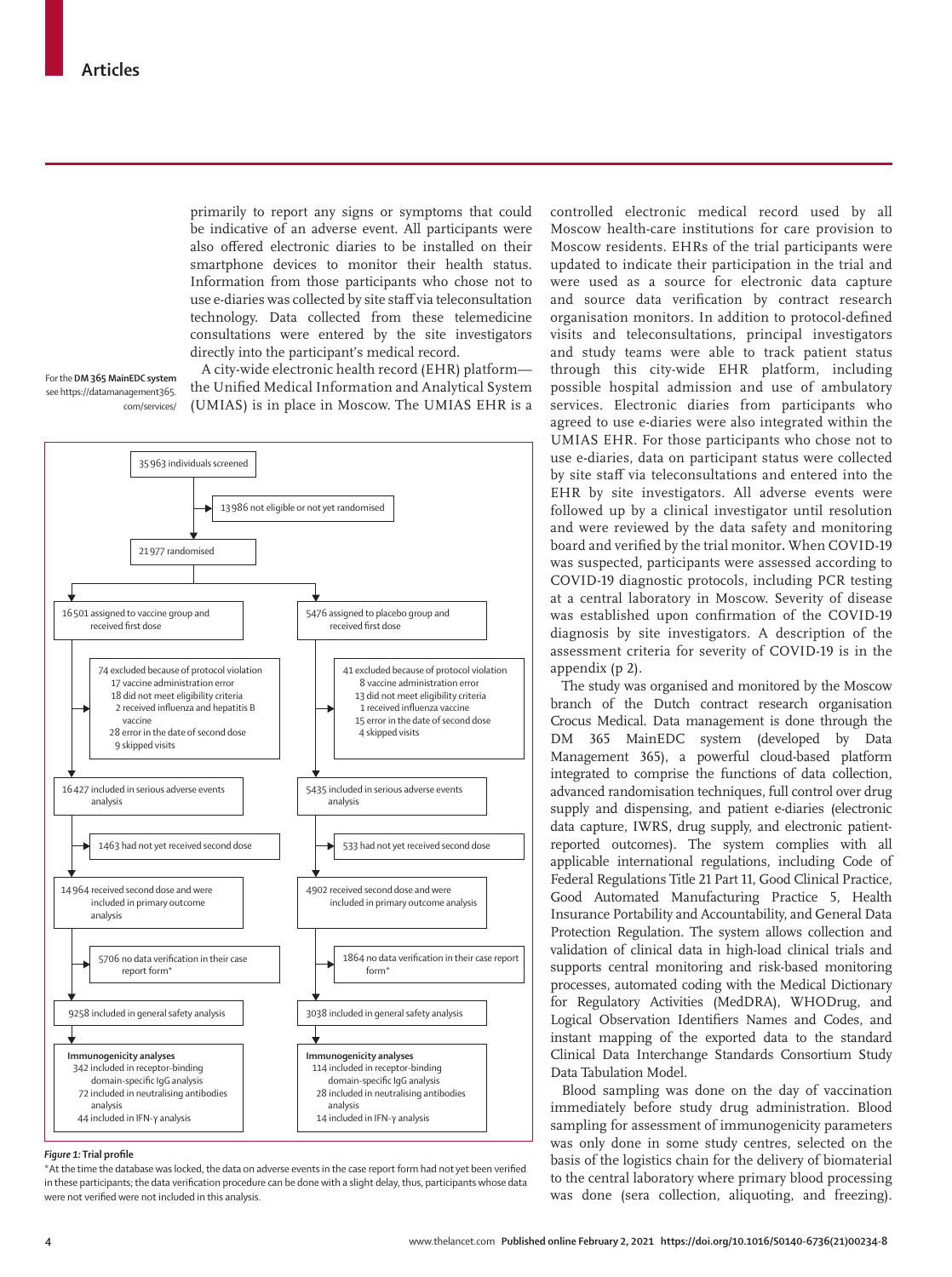www.thelancet.com **Published online February 2, 2021 https://doi.org/10.1016/S0140-6736(21)00234-8 5**

Blood samples for antigen-specific IgG analysis are planned to be taken from up to 9520 trial participants before completion of the trial.

Immunogenicity was analysed as described previously.12 In brief, antigen-specific humoral immune response was analysed on the day of first vaccination and day 42. The titre of glycoprotein-specific antibodies in serum was ascertained by ELISA. To test anti-SARS-CoV-2 IgG, we used an ELISA that was developed at Gamaleya NRCEM and registered for clinical use in Russia (P3H 2020/10393 2020-05-18). The ELISA measures IgGs specific to the receptor-binding domain (RBD) of SARS-CoV-2 glycoprotein S. The titre of neutralising antibodies was measured on the day of first vaccination and day 42 by microneutralisation assay using SARS-CoV-2 (hCoV-19/Russia/Moscow\_PMVL-1/2020) in a 96-well plate and a 50% tissue culture infective dose (TCID<sub>50</sub>) of 100. The seroconversion rate was calculated as a four-fold increase in titre at 42 days compared with the day before first vaccination. Cell-mediated immune response was measured on the day of first vaccination and day 28 by quantification of IFN-γ secretion upon antigen restimulation in peripheral blood mononuclear cell culture.

## **Outcomes**

The primary outcome was the proportion of participants with COVID-19 confirmed by PCR from day 21 after receiving the first dose. The secondary outcomes were severity of COVID-19; changes in antibody levels against SARS-CoV-2 glycoprotein S; proportion of participants with antibodies against SARS-CoV-2 N-protein; changes in SARS-CoV-2 neutralising antibody titres (increase of titres); changes in antigen-specific cellular immunity level (increase of cell-mediated immune response to antigen); and incidence and severity of adverse events. Serious adverse events were diagnosed on the basis of the event requiring hospital admission. Here, we report preliminary results on the primary outcome measure, incidence and severity of adverse events, immunogenicity, and safety.

# **Statistical analysis**

In this interim analysis, we present efficacy data at the point of confirmation of 78 COVID-19 cases in participants after receiving the second dose, as stipulated by the protocol.

In this study, the primary endpoint is the proportion of participants without COVID-19 confirmed by laboratory tests during the study. The frequency of COVID-19 in the general population, and thus the expected frequency in our placebo group, is 20 people per 1000 or 2·0%. The study aims to show that the proportion of participants with COVID-19 will be at least a third lower in the intervention group than the control group (odds ratio [OR] for the null hypothesis of  $0.67$ —ie, the upper limit of the 95% CI for the

OR should not exceed 0·67. The expected value of the effect is about 0·500 (OR for the alternative hypothesis of 0·500). With a planned study population of 40 000 participants and randomisation 3:1 vaccine to placebo, the study power will be 85%, with a unilateral statistical significance level of 0·025.

The study protocol did not originally prespecify a target number of events in this trial. However, because of the increase in the incidence of COVID-19 in Russia, changes were made to the clinical trial protocol on Nov 5, 2020, including an interim analysis to preliminarily calculate the vaccine efficacy and to establish ethical appropriateness of further inclusion of the placebo group in the trial in the context of a growing pandemic if the vaccine is effective. Three interim analyses were completed when 20, 39, and 78 documented cases of COVID-19 had occurred across both groups combined. Our original conservative estimate of efficacy was 50%. If the efficacy was at least 70%, then a statistically significant difference between the groups would be detected when at least 20 events were reached across the two groups. If efficacy was 65%, then the number of cases required would be 39. 60% efficacy would be statistically significant when 78 cases had been reported.

|                                                                                                                           | Vaccine (n=14964)   | Placebo (n=4902)  |  |
|---------------------------------------------------------------------------------------------------------------------------|---------------------|-------------------|--|
| Sex                                                                                                                       |                     |                   |  |
| Female                                                                                                                    | 5821 (38.9%)        | 1887 (38.5%)      |  |
| Male                                                                                                                      | 9143(61.1%)         | 3015 (61.5%)      |  |
| Race                                                                                                                      |                     |                   |  |
| White                                                                                                                     | 14741 (98.5%)       | 4830 (98.5%)      |  |
| Asian                                                                                                                     | 217(1.5%)           | $69(1.4\%)$       |  |
| Other*                                                                                                                    | $6(-0.1\%)$         | $3(-0.1\%)$       |  |
| Age group, years                                                                                                          |                     |                   |  |
| $18 - 30$                                                                                                                 | 1596 (10.7%)        | 521 (10.6%)       |  |
| $31 - 40$                                                                                                                 | 3848 (25.7%)        | 1259 (25.7%)      |  |
| $41 - 50$                                                                                                                 | 4399 (29.4%)        | 1443 (29.4%)      |  |
| $51 - 60$                                                                                                                 | 3510 (23.5%)        | 1146 (23.4%)      |  |
| $>60$                                                                                                                     | 1611 (10.8%)        | 533 (10.9%)       |  |
| Age, years                                                                                                                | 45.3(12.0)          | 45.3(11.9)        |  |
| Bodyweight, kg                                                                                                            | 81.3(17.5)          | 81.6(17.7)        |  |
| Height, cm                                                                                                                | 173.1(9.1)          | 173.3(9.0)        |  |
| Body-mass index, kg/m <sup>2</sup>                                                                                        | 26.75(4.56)         | 26.75(4.55)       |  |
| Concomitant diseases (diabetes, hypertension, ischaemic<br>heart disease, obesity) <sup>†</sup>                           | 3687/14944 (24.7%)  | 1235/4892 (25-2%) |  |
| Risk of infection in volunteers+‡                                                                                         |                     |                   |  |
| High                                                                                                                      | 65/14567 (0.4%)     | 23/4778 (0.5%)    |  |
| Medium                                                                                                                    | 3853/14567 (26.5%)  | 1280/4778 (26.8%) |  |
| General                                                                                                                   | 10649/14567 (73.1%) | 3475/4778 (72.7%) |  |
| Data are n (%) and mean (5D), *lackudes Plack or African American Native Hawajian or other Pacific Islander, or undefined |                     |                   |  |

Data are n (%) and mean (SD). \*Includes Black or African American, Native Hawaiian or other Pacific Islander, or undefined. †Denominator shows number of participants for whom these data were available. **‡**High risk denotes those whose work involves interaction with patients with a confirmed diagnosis of COVID-19; medium risk is those who have professional contact with a large number of people, such as general practitioners, social workers, and shop assistants; and general risk denotes those with no additional risks associated with their professional activities.

*Table 1:* **Baseline characteristics of participants who received two doses of assigned treatment and were included in primary outcome analysis**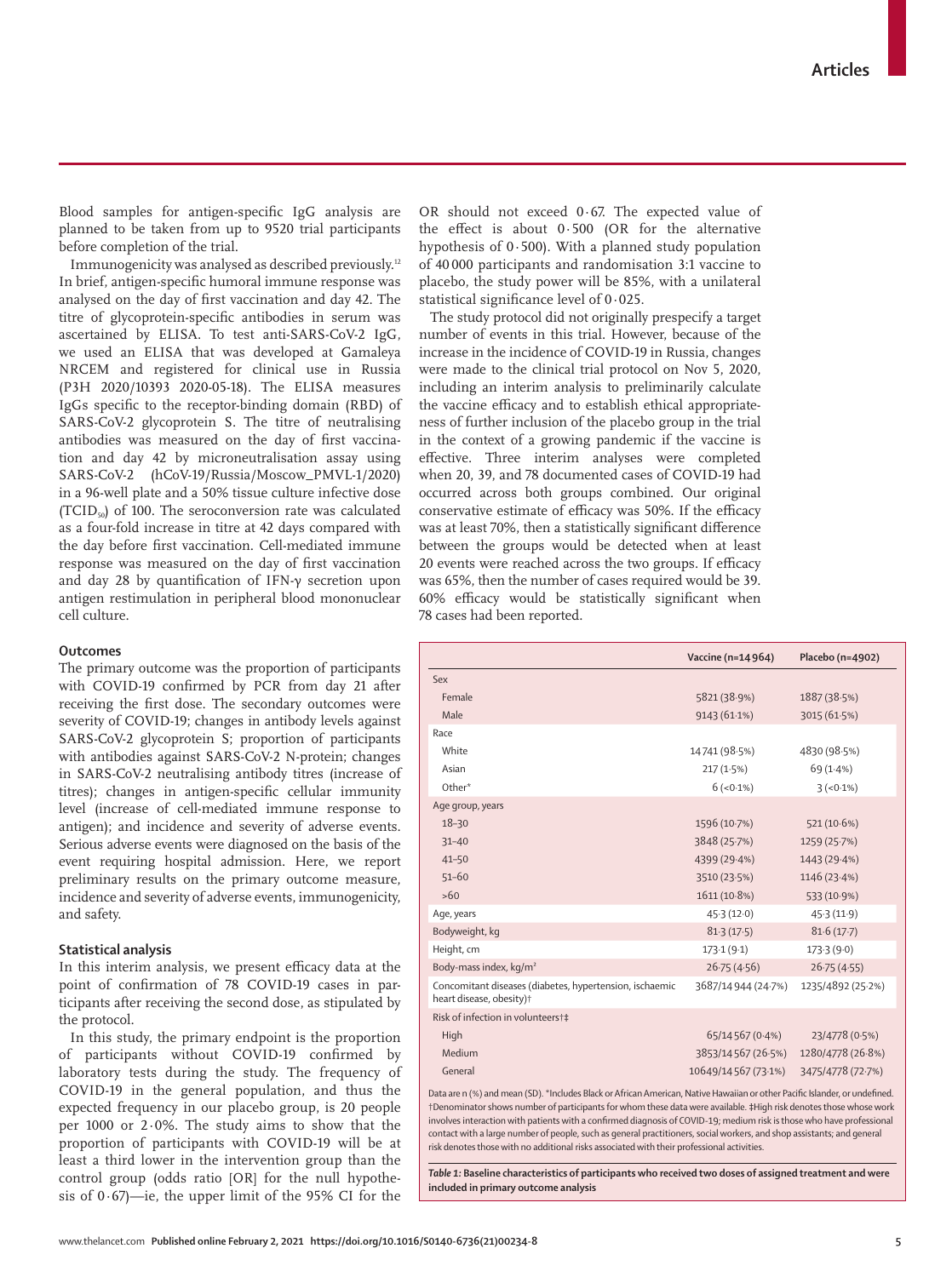The OR and 95% CI were calculated according to previously described methods.13 The primary endpoint was calculated using the following formula: vaccine efficacy  $(\%)=(1-OR)\times100$ , where the OR is as follows:

$$
OR = \frac{a/b}{c/d} = \frac{a \times d}{b \times c}
$$

where a is the number of vaccinated participants with COVID-19, b is the number of vaccinated participants without COVID-19, c is the number of unvaccinated participants with COVID-19, and d is the number of unvaccinated participants without COVID-19.

ORs and 95% CIs were obtained by the Baptista-Pike method, p values were obtained by  $\chi^2$  test or Fisher's exact test (if the expected frequency in any cell is <5). Cumulative incidence is presented using the Kaplan-Meier method.

In the safety analysis, adverse events were coded using MedDRA, version 23.0. Adverse events were presented by group, system organ and class, and preferred term. Normality of the data distribution was assessed with the d'Agostino-Pearson test in the analysis of quantitative data (immunogenicity analyses). In the analysis of immunogenicity (analysis of parametric data) in the case when two groups of data were compared, the Mann-Whitney U test was used (eg, the vaccine group *vs* placebo group or men *vs* women) for unpaired samples and the Wilcoxon signed rank test for paired samples (eg, cellular response data on days before and after vaccination). When comparing several groups of data

| Overall                                                                                                                                       | 78  |                  |                                                                      |                        |          |  |  |  |  |  |
|-----------------------------------------------------------------------------------------------------------------------------------------------|-----|------------------|----------------------------------------------------------------------|------------------------|----------|--|--|--|--|--|
|                                                                                                                                               |     |                  | First COVID-19 occurrence from 21 days after dose 1 (day of dose 2)* |                        |          |  |  |  |  |  |
|                                                                                                                                               |     | 16/14 964 (0.1%) | 62/4902 (1.3%)                                                       | $91.6\% (85.6 - 95.2)$ | < 0.0001 |  |  |  |  |  |
| Age group (years)                                                                                                                             |     |                  |                                                                      |                        |          |  |  |  |  |  |
| $18 - 30$                                                                                                                                     | 5   | $1/1596(0.1\%)$  | 4/521(0.8%)                                                          | 91.9% (51.2-99.3)      | 0.0146   |  |  |  |  |  |
| $31 - 40$                                                                                                                                     | 17  | 4/3848 (0.1%)    | 13/1259 (1.0%)                                                       | 90.0% (71.1-96.5)      | < 0.0001 |  |  |  |  |  |
| $41 - 50$                                                                                                                                     | 19  | 4/4399 (0.1%)    | 15/1443 (1.0%)                                                       | 91.3% (73.7-96.9)      | < 0.0001 |  |  |  |  |  |
| $51 - 60$                                                                                                                                     | 27  | 5/3510 (0.1%)    | 22/1146 (1.9%)                                                       | 92.7% (81.1-97.0)      | < 0.0001 |  |  |  |  |  |
| >60                                                                                                                                           | 10  | $2/1611(0.1\%)$  | 8/533(1.5%)                                                          | 91.8% (67.1-98.3)      | 0.0004   |  |  |  |  |  |
| Sex                                                                                                                                           |     |                  |                                                                      |                        |          |  |  |  |  |  |
| Female                                                                                                                                        | 32  | 9/5821(0.2%)     | 23/1887 (1.2%)                                                       | 87.5% (73.4-94.2)      | < 0.0001 |  |  |  |  |  |
| Male                                                                                                                                          | 46  | 7/9143 (0.1%)    | 39/3015 (1.3%)                                                       | 94.2% (87.2-97.4)      | < 0.0001 |  |  |  |  |  |
| Moderate or severe<br>cases                                                                                                                   | 20  | 0/14 964         | 20/4902 (0.4%)                                                       | 100% (94-4-100-0)      | < 0.0001 |  |  |  |  |  |
| First COVID-19 occurrence after dose 1 <sup>+</sup>                                                                                           |     |                  |                                                                      |                        |          |  |  |  |  |  |
| Any time after dose 1                                                                                                                         | 175 | 79/16 427 (0.5%) | 96/5435 (1.8%)                                                       | 73.1% (63.7-80.1)      | < 0.0001 |  |  |  |  |  |
| From 14 days after<br>dose 1                                                                                                                  | 109 | 30/14999 (0.2%)  | 79/4950 (1.6%)                                                       | 87.6% (81.1-91.8)      | < 0.0001 |  |  |  |  |  |
| First COVID-19 occurrence after dose 2 (28 days after dose 1)*                                                                                |     |                  |                                                                      |                        |          |  |  |  |  |  |
| All                                                                                                                                           | 60  | 13/14 094 (0.1%) | 47/4601 (1.0%)                                                       | 91.1% (83.8-95.1)      | < 0.0001 |  |  |  |  |  |
| Data are n/N (%), unless otherwise stated. *Includes those who received both doses. †Includes participants who<br>received at least one dose. |     |                  |                                                                      |                        |          |  |  |  |  |  |

(eg, age strata), the Kruskal-Wallis test was used. To compare the frequency indicators between groups, the χ² test and, if necessary, Fisher's exact test were used (if the expected frequency in any of the cells was <5).

The primary outcome analysis included all participants who had received at least two doses at the time of database lock and followed protocol without violations. The analysis of serious adverse events included all participants who had received at least one dose at the time of database lock and followed protocol without violations. The safety analysis (including rare adverse events) included all participants who had received two doses and for whom all available data were verified in the case report form at the time of database lock. The statistical analysis was done using Stata, version 14, and GraphPad Prism, version 9.0. This trial is registered with ClinicalTrials.gov (NCT04530396).

# **Role of the funding source**

The funder had no role in study design, data collection, data analysis, data interpretation, or writing of the report.

# **Results**

Between Sept 7 and Nov 24, 2020, 21977 adults were eligible and randomly assigned to receive placebo (n=5476) or vaccine (n=16501; figure 1).

The first database lock was on Nov 18, 2020, when 20 cases of COVID-19 had been reported. The interim safety analysis (analysis of rare adverse events) was done with data up to the first database lock. Since there was an increase in COVID-19 incidence in Moscow during November, the second database lock was done on Nov 24, 2020, when 78 COVID-19 cases had been reported. Data for the interim efficacy analysis and serious adverse events analysis are presented up to the second database lock.

74 participants from the vaccine group and 41 from the placebo group were excluded from analyses (figure 1). This preliminary analysis included 16427 participants in the vaccine group and 5435 in the placebo group, who received at least one dose and continued participation in the trial. 14 964 in the vaccine group and 4902 in the placebo group had received two doses at the time of database lock (Nov 24, 2020) and were included in the primary outcome analysis (table 1). Median time from participants receiving the first dose to the date of database lock was 48 days (IQR 39–58). Among the participants who received two doses, the mean age was 45·3 years (SD 12 $\cdot$ 0) in the vaccine group and 45 $\cdot$ 3 years (SD 11 $\cdot$ 9) in the placebo group; the distribution by sex  $(p=0.619)$ , incidence of concomitant diseases (p=0·420), and infection risk (p= $0.851$ ) were similar between the two groups (table 1).

From 21 days after the first dose of vaccine (the day of dose 2), 16 COVID-19 cases were confirmed in the vaccine group (of 14 964 participants; 0·1%) and 62 cases were confirmed in the placebo group (of 4902 participants; 1·3%); vaccine efficacy was 91·6% (95% CI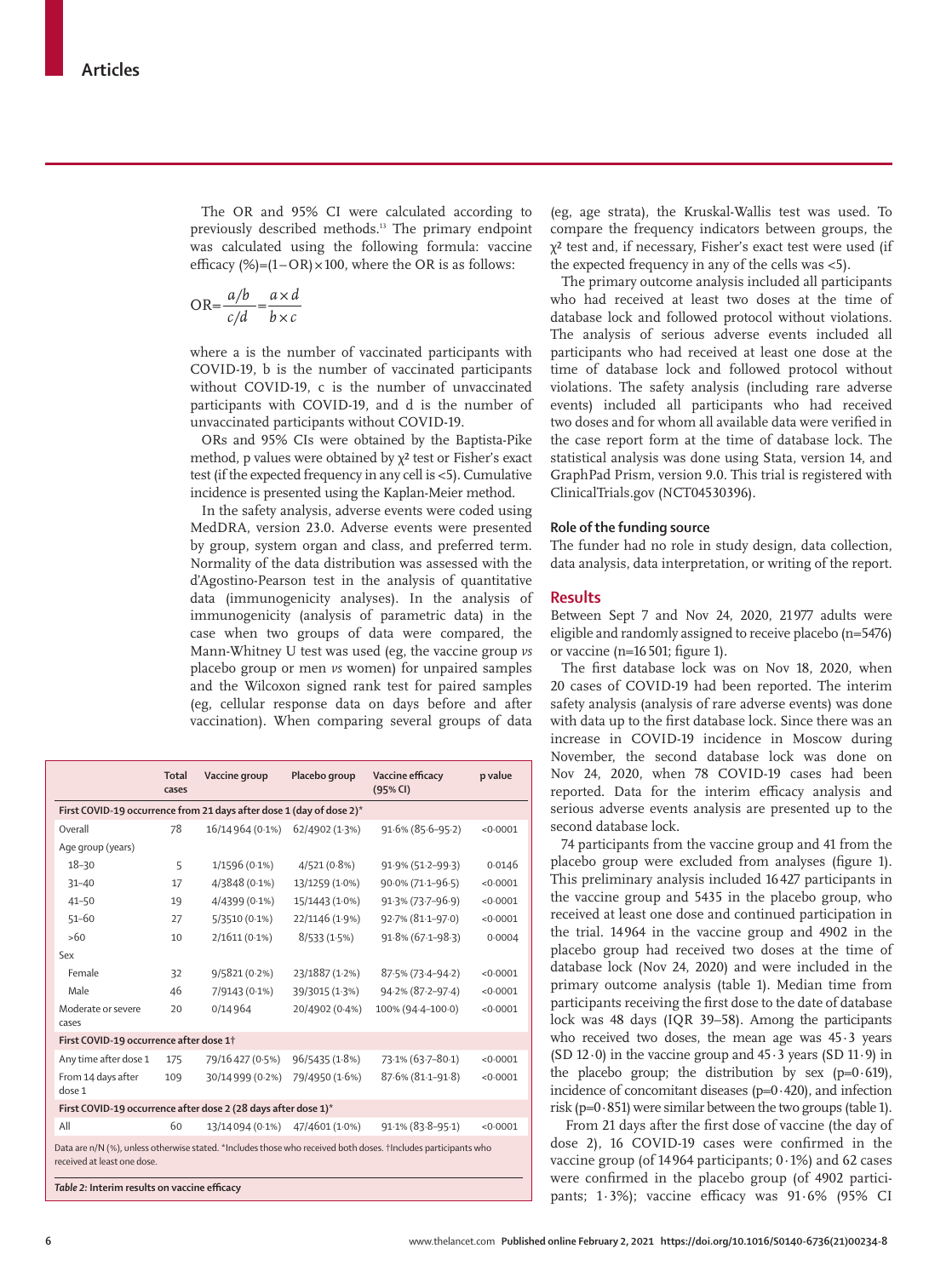$85.6-95.2$ ; table 2). The observed vaccine efficacy was greater than 87% in all age and sex subgroups. Notably, vaccine efficacy was  $91.8\%$  (67 $\cdot$ 1–98 $\cdot$ 3) in participants older than 60 years. There were no cases (vaccine group) and 20 cases (placebo group) of moderate or severe COVID-19 confirmed at least 21 days after dose 1; thus, vaccine efficacy against moderate or severe COVID-19 was  $100\%$  (94 $\cdot$ 4-100 $\cdot$ 0). From 15 to 21 days after the first dose, efficacy was  $73.6\%$  (p=0.048), then from day 21, efficacy was  $100\%$  (p<0 $\cdot$ 0001; appendix p 11).

97 confirmed cases of COVID-19 (63 in the vaccine group and 34 in the placebo group) are not reflected in the analysis of the primary endpoint because they occurred fewer than 21 days after dose 1 (ie, before dose 2; table 2, figure 2). Estimated vaccine efficacy against confirmed COVID-19 occurring at any time after dose 1 was 73·1% (95% CI 63·7–80·1). Notably, in the vaccine group, most cases of COVID-19 occurred before dose 2. Rates of disease onset were similar for the vaccine and placebo groups until about 16–18 days after dose 1, after which, early onset of protection led to the number of cases in the vaccine group increasing much more slowly than in the placebo group (figure 2).

The interim immunogenicity analysis included samples transferred from the central laboratory that were collected before Nov 30, 2020, and showed that the vaccine induces an immune response in participants. Before first vaccination, no RBD-specific antibodies (of 456 participants tested) or virus-neutralising antibodies (of 100 participants tested) were detected in the blood serum of participants. In the analysis of humoral immune response, serum samples of 456 participants (342 from the vaccine group and 114 from the placebo group) were analysed for the presence of antibodies specific to the receptor-binding domain of SARS-CoV-2 glycoprotein S 42 days from the start of vaccination (figure 3A). In the vaccine group, RBD-specific IgG was detected in 336 (98%) of 342 samples, with a geometric mean titre (GMT) of 8996 (95% CI 7610–10 635), and a seroconversion rate of 98·25%. In the placebo group, RBD-specific IgG was detected in 17 (15%) of 114 samples, with a GMT of  $30.55$  (20 $.18-46.26$ ), and a seroconversion rate of 14·91% (p<0·0001 *vs* the vaccine group). When comparing the level of RBD-specific antibodies between age strata, we noted that the age 18–30 years group (combined male and female) had a significantly higher GMT than the other age groups ( $p=0.0065$ ). There were no differences between the other age groups ( $p=0.343$ ). Antibody levels did not differ significantly between men (n=179) and women (n=159;  $p=0.258$ ). Descriptive statistics by age stratum and sex are in the appendix (p 3).

To assess the induction of a humoral immune response, serum samples from 100 participants were analysed for the presence of neutralising antibodies on day 42 after first vaccination (figure 3B); the GMT of neutralising antibodies was 44·5 (95% CI 31·8–62·2) and the seroconversion level was 95·83% in the vaccine



*Figure 2:* **Kaplan-Meier cumulative incidence curves for the first symptomatic, PCR-positive COVID-19 after dose 1, in participants who received at least one dose of vaccine or placebo**



#### *Figure 3:* **Humoral immune response**

(A) Receptor-binding domain-specific antibodies on day 42, as measured by ELISA, in participants administered with vaccine, by age group and overall, or placebo overall. (B) Neutralising antibodies on day 42, as measured by neutralisation assay with 100 TCID<sub>50</sub>, in participants administered with vaccine or placebo. Data are divided by age strata and by sex. Data of the overall vaccine group and placebo group are also presented. Dots show individual datapoints, bars show geometric mean titres, and whiskers show 95% CI. TCID<sub>50</sub>=50% tissue culture infective dose.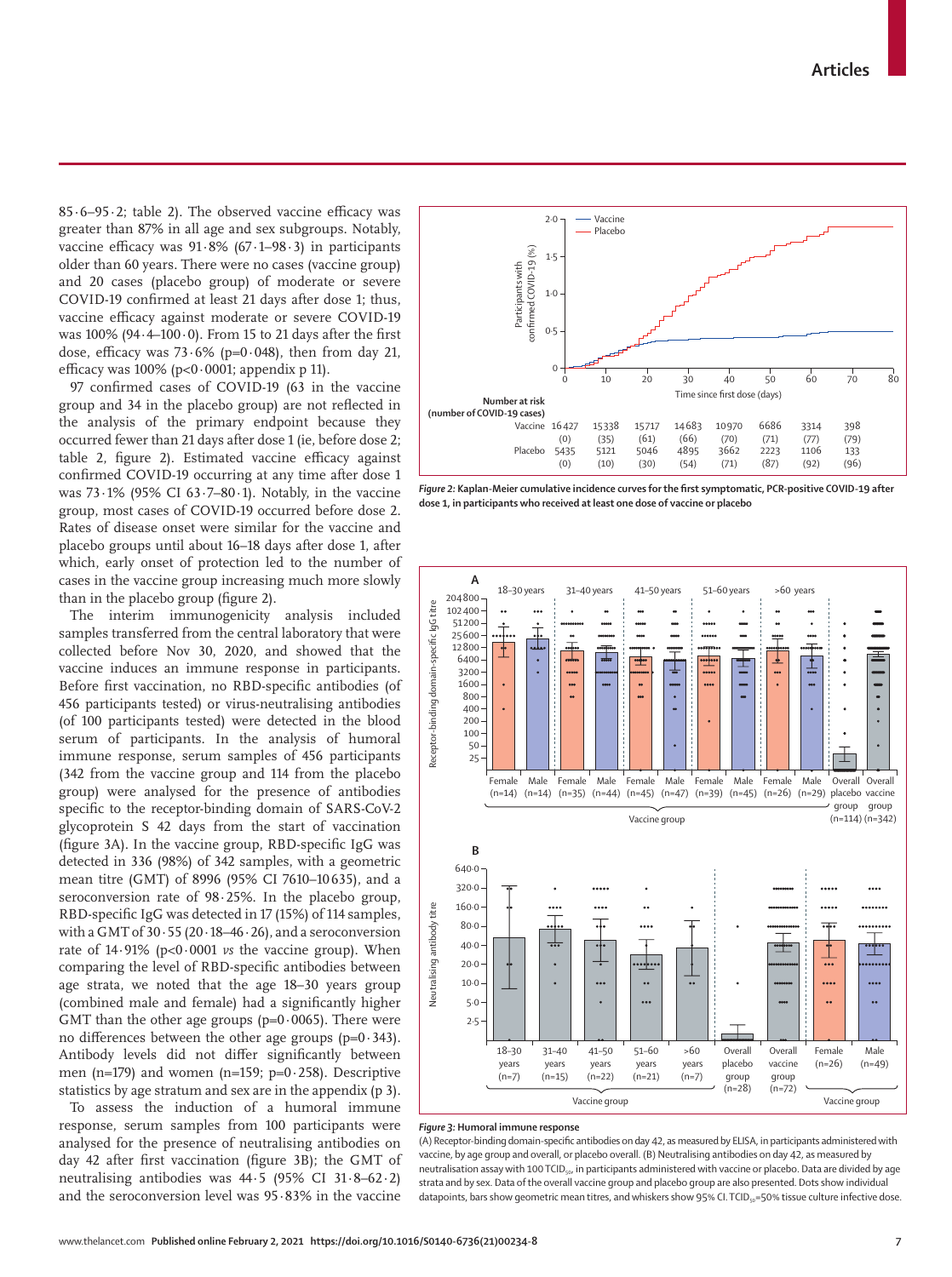

*Figure 4:* **IFN-γ response to SARS-CoV-2 glycoprotein S of peripheral blood mononuclear cells of participants who received two doses of vaccine (n=44) or placebo (n=14)**

Dots show individual datapoints of intact (unstimulated) cells and cells stimulated with SARS-CoV-2 glycoprotein S (antigen stimulated). Horizontal lines show median values, whiskers show 95% Cl. The threshold of detection (<2 pg/mL) is indicated with the grey shaded area. The grey lines connecting dots between unstimulated and antigen-stimulated cells show changes in IFN-γ response in some representative individuals. \*p<0·0001 for day 28 antigen-stimulated cells versus day 1 antigen-stimulated cells, in the vaccine group.

group. GMT in the placebo group was  $1.6$  ( $1.12-2.19$ ) and the seroconversion rate was 7·14%, which was significantly lower than that in the vaccine group ( $p<0.0001$ ). Levels of neutralising antibodies were similar between age strata ( $p=0.222$ ) and between men and women ( $p=0.639$ ). Descriptive statistics by age stratum and sex are in the appendix (p 3).

Cellular immune response in participants was characterised by secretion of IFN-γ of peripheral blood mononuclear cells upon SARS-CoV-2 glycoprotein S restimulation in culture. To assess cellular immune response, serum samples from 58 participants (44 from the vaccine group and 14 from the placebo group) were analysed. By day 28 after first vaccination, all participants in the vaccine group had significantly higher levels of IFN-γ secretion upon antigen restimulation (median 32·77 pg/mL [IQR 13·94–50·76]) compared with the day of administration of the first dose (figure 4). Descriptive statistics for IFN-γ immune responses are in the appendix (p 4).

The general safety and rare adverse event analyses included 12296 participants who received both doses up to the database lock on Nov 18, 2020. The most common adverse events were flu-like illness, injection site reactions, headache, and asthenia. Most of the reported adverse events (7485 [94·0%] of 7966) were grade 1; 451 were grade 2 (5·66%) and 30 were grade 3 (0·38%). 122 rare adverse events were reported in the study (91 in the vaccine group and 31 in the placebo group; appendix pp 8–9).

The analysis of serious adverse events included 21862 participants who received at least one dose (of whom 19866 received two doses) up to database lock on Nov 24, 2020. 70 episodes of serious adverse events, considered not related to COVID-19, were recorded in 68 participants: in 45 (0 $\cdot$ 3%) of 16427 participants from the vaccine group and 23  $(0.4%)$  of 5435 participants from the placebo group (appendix pp 5–7). None of the serious adverse events were considered associated with vaccination, as confirmed by the independent data monitoring committee (IDMC).

Because there were few serious adverse events, it was possible to process and verify the serious adverse events data up to the second database lock; however, full adverse events data, which has not yet been processed, will be provided in a later publication to avoid discrepancies with the final report after full data processing is complete.

During the study, four deaths were recorded: three  $( $0.1\%$ ) of 16427 participants in the vaccine group$ and one  $( $0.1\%$ ) of 5435 participants in the placebo$ group. No vaccine-related deaths were reported. In the vaccine group, one death was associated with fracture of the thoracic vertebra and the other two were associated with COVID-19 (one patient with a severe cardiovascular background who developed symptoms on day 4 after first dose and one patient with a background of endocrinological comorbidities who developed symptoms on day 5 after first dose; appendix p 12). Based on the incubation period of the disease, both participants were deemed to be already infected before being included in the study, despite a negative PCR test. In the placebo group, the death was associated with haemorrhagic stroke.

The study included 2144 participants older than 60 years (1611 in the vaccine group and 533 in the placebo group). The mean age in this subgroup was 65·7 years (SD 4·5) in the vaccine group and 65 $\cdot$ 3 years (4 $\cdot$ 3) in the placebo group (appendix p 10). The maximum ages of the participants were 87 years in the vaccine group and 84 years in the placebo group. Proportions of participants by sex  $(p=0.378)$ , incidence of concomitant diseases ( $p=0.774$ ), and risk of infection ( $p=0.090$ ) were similar between the vaccine and placebo groups. The vaccine was well tolerated in these participants. 1369 participants older than 60 years (who received two doses and for whom data in the case report form was verified at the time of database lock [Nov 18, 2020]) were included in the safety analysis. The most common adverse events were flu-like illness in 156 (15 $\cdot$ 2%) and local reaction in 56 (5 $\cdot$ 4%) of 1029 participants in the vaccine group and 30  $(8.8\%)$ and four  $(1.2\%)$  of 340 participants in the placebo group (appendix p 11). There were three episodes of adverse events of grade 3 or worse, considered not associated with vaccination: an exacerbation of urolithiasis and acute sinusitis in the vaccine group and a flu-like illness in the placebo group. All these adverse events were resolved. In the participants older than 60 years, there were three serious adverse events reported in the vaccine group: renal colic and deep vein thrombosis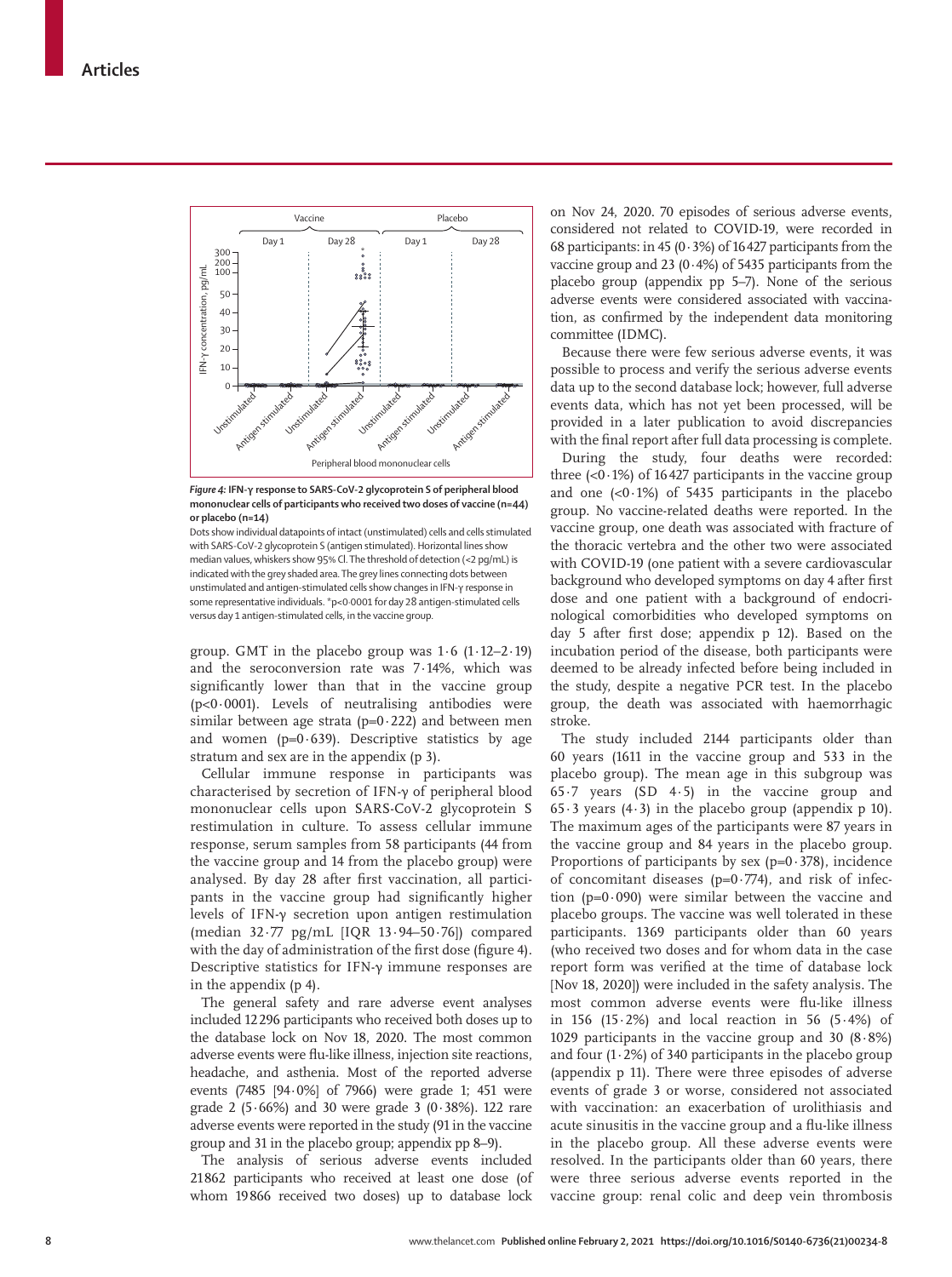(both associated with pre-existing comorbidities) and extremity abscess (due to physical injury and subsequent infection of the wound surface of the soft tissues of the finger). No association was found between serious adverse events and vaccine administration.

# **Discussion**

Our interim results of the phase 3 Gam-COVID-Vac trial show that the vaccine is  $91.6\%$  (95% CI 85 $\cdot$ 6–95 $\cdot$ 2) efficacious against COVID-19 (from day 21 after first dose, the day of receiving second dose). Our results also showed that the vaccine was 100% (95% CI 94·4–100) efficacious against severe COVID-19, although this was a secondary outcome so the results are preliminary. The vaccine was well tolerated, with 45  $(0.3%)$  of 16 427 participants in the vaccine group reporting serious adverse events, all of which were considered not related to the vaccine. According to the study design, the starting point for counting COVID-19 cases for estimation of vaccine efficacy was 21 days after dose 1 (day of dose 2 administration). Although the study was not designed to assess the efficacy of a singledose regimen, our early starting point allows us to observe a possible partial protective effect of a single dose. The cumulative COVID-19 incidence curves of COVID-19 cases among the placebo and vaccine groups begin to diverge 16–18 days after the first immunisation, showing early onset of a partially protective effect after a single-dose immunisation; however, the study design does not allow us to draw conclusions from these observations.

The vaccine induced robust humoral (n=342) and cellular (n=44) immune responses in all age strata. Notably, there were a few non-responders in the vaccine group (six of 342), possibly due to immunosenescence in older people, individual characteristics of the formation of an immune response, or concomitant immunological disorders.

17 (15%) of 114 participants in the placebo group had RBD-specific antibodies on day 42, probably associated with asymptomatic COVID-19; however, none of these participants were SARS-CoV-2 PCR positive, nor did they report the onset of respiratory symptoms in the electronic diary or when interviewed as part of the telemedicine follow-up.

Given the importance of protecting populations at risk because of older age, we assessed the ability of the vaccine to induce an immune response and protect against COVID-19 in individuals older than 60 years. Our results show that the two-component vaccine Gam-COVID-Vac was able to induce a virus-neutralising humoral response in participants older than 60 years. Furthermore, vaccine efficacy in this group of participants did not differ significantly from the efficacy of the age 18–60 years group.

The limitations of the interim analysis of efficacy include the small sample sizes within age strata. Further data collection will allow for clarification of efficacy data within age groups. Furthermore, COVID-19 cases were detected through self report of symptoms by participants, followed by a PCR test, so only symptomatic cases of COVID-19 are included in the efficacy analyses.

Initially, we developed a vaccine in two forms: liquid (which is stored at –18°C) and freeze dried (which is stored at 2–8°C). In this study, we studied the liquid form of the vaccine that requires storage at –18°C. Storage at 2–8°C, a favourable temperature profile for global distribution, has been approved by the Ministry of Health of the Russian Federation.

We previously reported on the local and systemic post-vaccine adverse reactions of the Gam-COVID-Vac vaccine in a small sample of participants.<sup>12</sup> In this interim analysis, we report serious adverse events in more than 21 000 participants (of whom more than 16 000 received the vaccine).

70 episodes of serious adverse events were recorded in 68 participants across the two groups; none of these events were considered related to the vaccine. During the study, four deaths were recorded: three in the vaccine group and one in the placebo group. None were considered related to the vaccine, with confirmation by the IDMC. No post-vaccination adverse events were reported in any of these participants after vaccination.

The two COVID-19-related deaths were due to preexisting cardiovascular and endocrinological conditions exacerbated by COVID-19. Taking into account the length of the incubation period described by WHO and the Centers for Disease Control and Prevention (CDC),<sup>14,15</sup> these two participants were probably already infected with SARS-CoV-2 at the time of randomisation and vaccination. On the basis of WHO and CDC guidelines and review of the underlying clinical data, the IDMC confirmed that participants were infected and disease had progressed before any immunity from the vaccine developed. A detailed description of the condition of participants with COVID-19 is in the appendix (p 12). Among the seven participants assigned to the placebo group who were confirmed to have COVID-19 within the first 7 days after the first dose, there were no comorbid conditions, in contrast to the vaccine group, in which there were three participants with a comorbidity among 25 who were confirmed to have COVID-19 within the first 7 days.

In summary, both COVID-19-related deaths have several principal points to be considered. First, despite the negative PCR test at screening and absence of increased temperature at the time of first vaccine dose administration, the onset of the first COVID-19 symptoms (4–5 days after first dose, similar to the average COVID-19 incubation period) testifies that participants had been infected with SARS-CoV-2 before or near the vaccination day, which was additionally confirmed by the IDMC, on the basis of WHO and CDC guidelines and review of underlying clinical data. Second, both participants self-administered non-steroidal anti-inflammatory drugs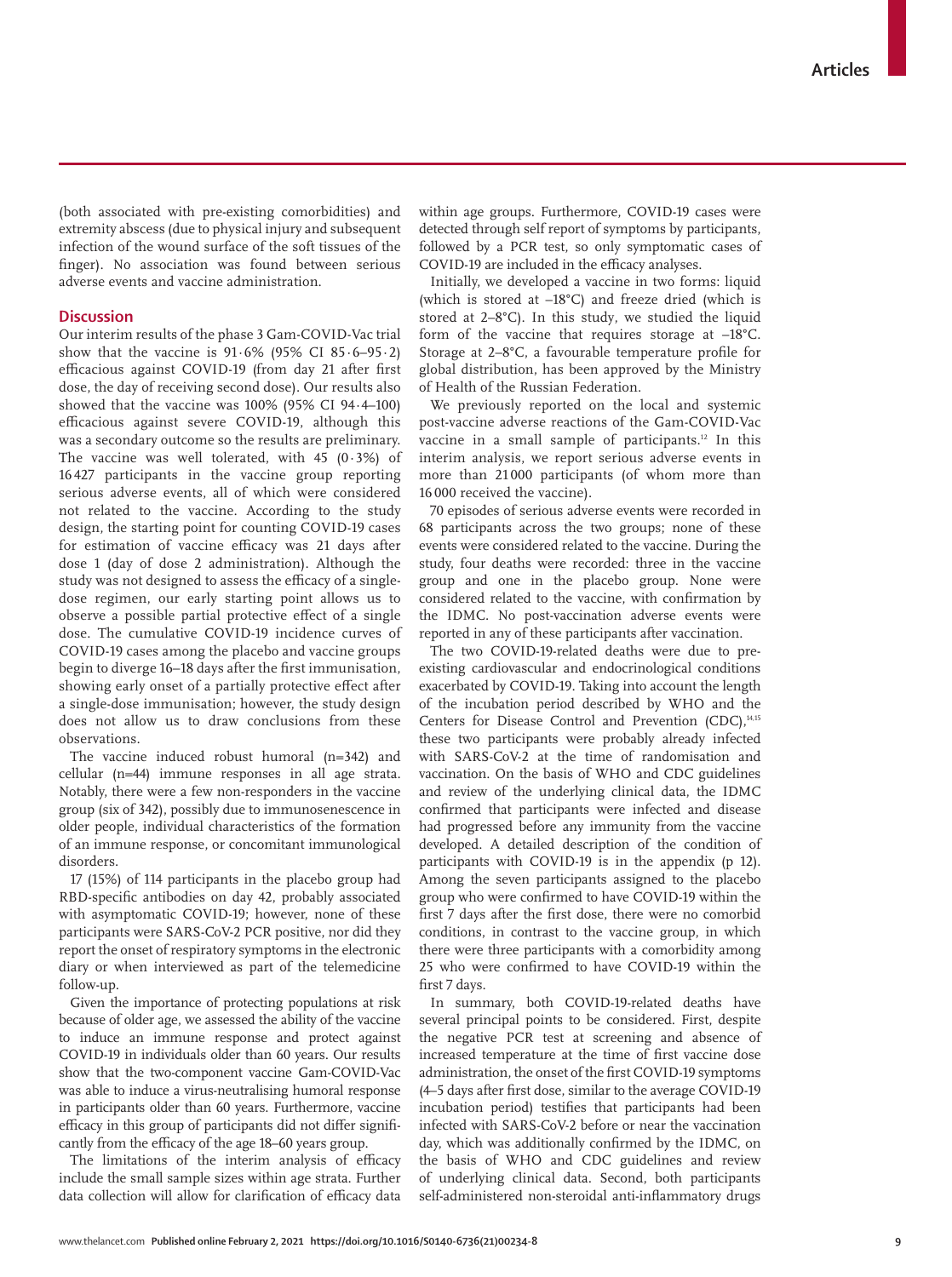without informing clinicians, which interfered with diagnosis and receipt of medical help upon hospital admission. Third, because of limited diagnostics at screening (limitations of medical examination and testing and patient unaware of comorbidities) each participant had comorbidities that were only known after hospital admission. Participants who have not developed protective immunity to SARS-CoV-2 (ie, were infected before vaccination or early after vaccination) showed the natural clinical course of COVID-19. We did another analysis of the severity of the course of COVID-19 in the two groups, which showed that in the first 2 weeks after the first dose, there was no significant difference in the severity of the course of COVID-19 between the vaccine and placebo groups. From 15 to 21 days after the first dose, efficacy was  $73.6\%$  (p=0.048), then from day 21, efficacy was 100% (p<0·0001; appendix p 11). Therefore, in this study, the efficacy analysis was done 21 days after the first dose, because by that time, the immune response is formed.

Currently, scrupulous monitoring continues, in particular for cases of COVID-19. All safety data will be provided to the regulator for analysis.

In this interim analysis, we have not been able to assess duration of protection; median follow-up time was 48 days after first dose. Although the study enrolled participants with comorbidities, not all risk groups are represented. There is a need to further investigate the vaccine in adolescents and children under Pediatric Investigational Plans, as well as pregnant and lactating women. Most participants in our trial were white, so we welcome further investigation in a more diverse cohort.

Interim results on efficacy have been announced for several vaccine candidates against SARS-CoV-2. The safety and efficacy study of the ChAdOx1 nCoV-19 vaccine (AZD1222) provides an analysis of data from four randomised controlled trials in Brazil, South Africa, and the UK. 11636 participants were included in the primary efficacy analysis. Among participants who received two standard doses, the reported efficacy of the vaccine was 62·1%, and in participants who received a low dose followed by a standard dose, efficacy was 90·0%, resulting in overall efficacy of 70·4%.<sup>2</sup> BNT162b2, an mRNA-based vaccine developed by Pfizer/BioNTech has reported 95% efficacy against COVID-19 in a multinational, placebo-controlled, observer-blinded, pivotal efficacy trial.<sup>4</sup> 36 523 participants without baseline infection were included in the primary efficacy analysis. Eight cases of COVID-19 with onset at least 7 days after the second dose were observed in the study group and 162 cases were observed in the placebo group. There was one case of severe COVID-19 in a study group with onset at least 7 days after the second dose of BNT162b2.<sup>4</sup> A phase 3, randomised, stratified, observer-blind, placebocontrolled study of an mRNA-1273 vaccine has enrolled 30 000 participants, 25% of whom are age 65 years or older. Interim results of the trial suggest efficacy of 94·1% based on 95 cases of asymptomatic COVID-19 among

participants: 90 in the placebo group and five in the study group.3 The results of this Gam-COVID-Vac trial are not dissimilar to those reported for the other vaccines.

Vaccination strategies should account for a number of concerns regarding the priority of access to COVID-19 vaccines in various population groups, reliable risk assessment of adverse effects of vaccination in population groups with increased risk of severe COVID-19 (older adults and individuals with comorbidities), vaccine logistics (cold chain supply), sufficient coverage of immunisation, and duration of protective immune response. According to WHO target product profiles for COVID-19 vaccines,<sup>16</sup> the characteristics required for emergency use during an outbreak include efficacy of at least 50%, suitability for use in older adults, maximum of two-dose regimen, and protection for at least 6 months. Further studies of candidate vaccines are needed to obtain information on duration of post-vaccine protective immune response. Yet, the results on efficacy and safety of COVID-19 vaccine candidates thus far are promising.

Our interim analysis of this phase 3 trial of Gam-COVID-Vac has shown promising results. In parallel with implementation of multiple clinical trials (in Russia, Belarus, United Arab Emirates, and India), the vaccine has already been released in Russia for use by the public, largely in at-risk populations, medical workers, and teachers, and as of Jan 23, 2021, more than 2 million doses of Gam-COVID-Vac have already been administered to the public (pharmacovigilance and monitoring of the incidence of rare adverse events is controlled by the Federal Service for Surveillance in Healthcare).

We are conducting research to investigate a singledose regimen of the vaccine (the clinical trial was approved by the Regulator and Ethics committee on Jan 8, 2021, number 1). Our interim analysis of the randomised, controlled, phase 3 trial of Gam-COVID-Vac in Russia has shown high efficacy, immunogenicity, and a good tolerability profile in participants aged 18 years or older.

## **Contributors**

DYL is the principal investigator, performed research, and coordinated the study. IVD, DVS, AIT, and AVK drafted the manuscript. IVD, NLL, YVS, and EAT coordinated the study. IVD, OVZ, AIT, ASD, DMG, ASE, AVK, AGB, FMI, OP, TAO, IBE, IAF, DIZ, DVV, DNS, and ASS collected data. IVD, OVZ, AIT, YVS, EAT, NLL, DAE, NAN, MMS, and VAG contributed to the analysis and interpretation of the data. DYL, IVD, DVS, SVB, BSN, and ALG edited the manuscript. IVD and DVS did the statistical analysis. EAS and SKZ were involved in organisation, coordination, conduct, and technical support of the study. ALG was involved in organisation of research and the final decision to publish. All authors critically reviewed the manuscript and approved the final version. All authors had full access to all data in the studies and had final responsibility for the decision to submit for publication.

## **Declaration of interests**

OVZ, TAO, IVD, OP, DVS, DMG, ASD, AIT, DNS, IBE, EAT, AGB, ASE, ASS, SVB, DYL, BSN, and ALG report patents for an immunobiological expression vector, pharmaceutical agent, and its method of use to prevent COVID-19. All other authors declare no competing interests.